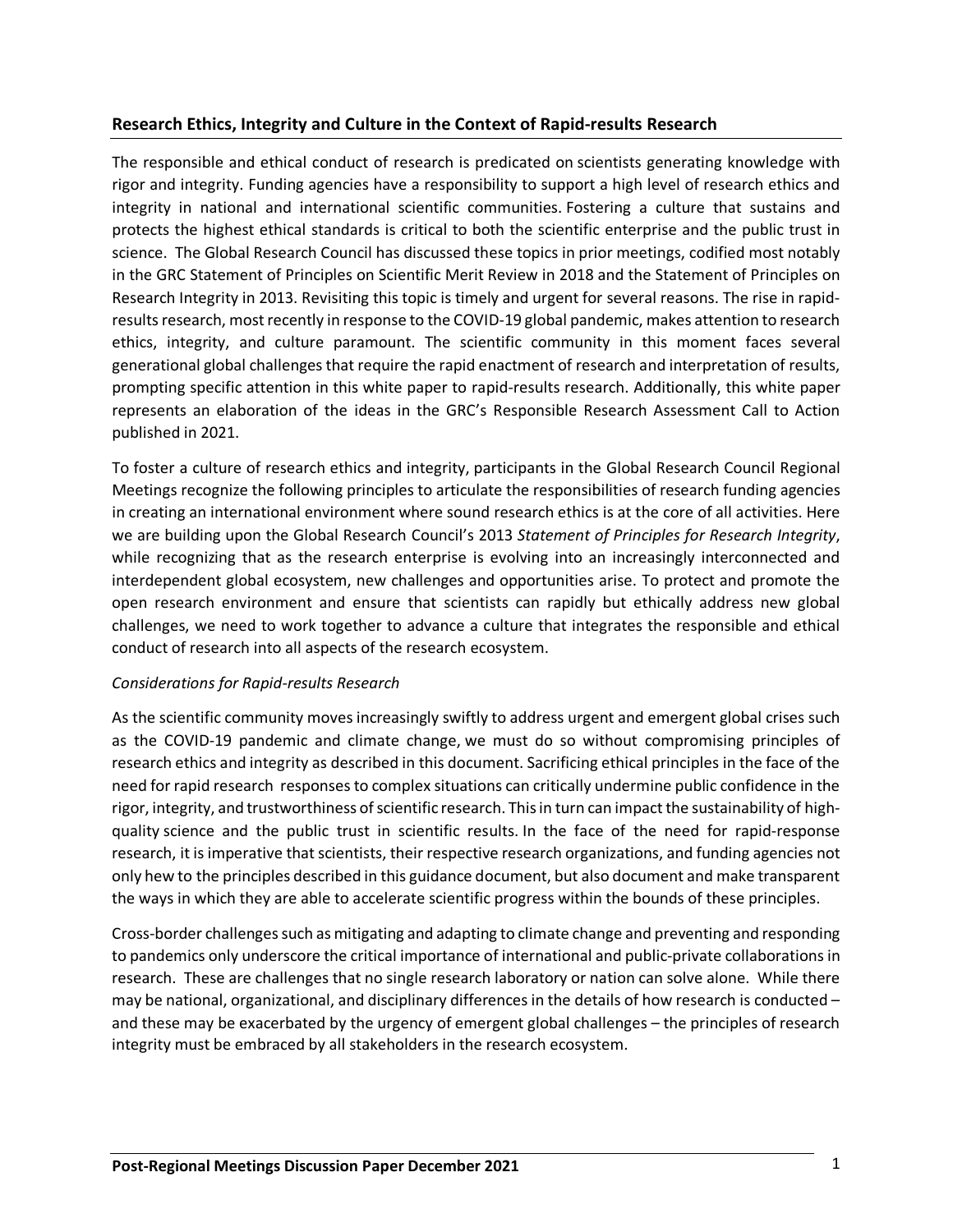# *Research ethics and research security*

Research ethics and research security are distinct but related constructs. This is particularly notable in the context of rapid-results research, where facets of research security are inextricably intertwined with the ability to operationalize principles of research ethics. For example, recent advances in artificial intelligence technology have resulted in fabricated and falsified scientific papers during the current global pandemic (Turek, 2021), calling into question the integrity of the scientific enterprise. Cross-border scientific appointments can have immeasurable benefits, but may also raise important questions about conflicts of commitment and its intersection with research security. This discussion paper is most centrally focused on research ethics; where applicable and appropriate, research security issues are discussed in the context of research ethics. Working definitions of both constructs are provided at the end matter of this paper.

# *Statement of Principles and Practices*

Research ethics and integrity are grounded in openness, transparency, merit-based competition, and reciprocity. The following eight practices and principles expand on these four themes and the prior work of the GRC and other national and international organizations.

# **Establish norms and cultures that support individual and collective ethical practice**

A culture of research integrity is critical to the support of researchers in designing, enacting, and reporting on research in ways that are ethical, transparent, free of bias, equitable and inclusive, and that engender public trust in science. Individual researchers should be supported with the necessary tools, materials, and training to conduct responsible and ethical research. Moreover, it is essential that awardee organizations develop and maintain systems that encourage the safe and timely reporting of breaches of ethical conduct.

The work of establishing norms and cultures of research ethics extends across the layers of complex infrastructure systems. The conduct of individual researchers is only one component of a complex system; researchers operate within and across academic and research organizations, interact with and are supported by funding agencies, and collaborate on research and peer review facilitated by funding agencies. Establishing norms and cultures of ethical practice cannot start and end with the individual researcher; they must address the multiple layers of the system, including academic institutions, other non-academic research organizations, independent research facilities (both public and private), and funding agencies. The values that are expressed in the norms and cultures that are promoted must include both sanctionable values such as issues of fair credit, transparency, avoidance of falsification and fabrication and plagiarism (FFP), fair treatment, freedom from harassment, upholding of human dignity, and aspirational values such as integrity, inquisitiveness, reflexivity, collegiality, and trust (Valkenburg et al. 2021). These norms and practices of research ethics should govern all research; rapid-results research should not be subject to a different set of norms and practices simply because an issue is perceived as more urgent.

It is also important for funding agencies and research organizations to be transparent about the notions of culture and practice (Owen, Ladikas, & Forsberg, 2017). How are these terms being operationalized, what are the philosophies that underpin the notions of culture and practice, in what ways are systems supporting the development of cultures and practices that represent ethical scientific conduct, and how are training, incentive, reporting, and funding systems representative of those cultures and practices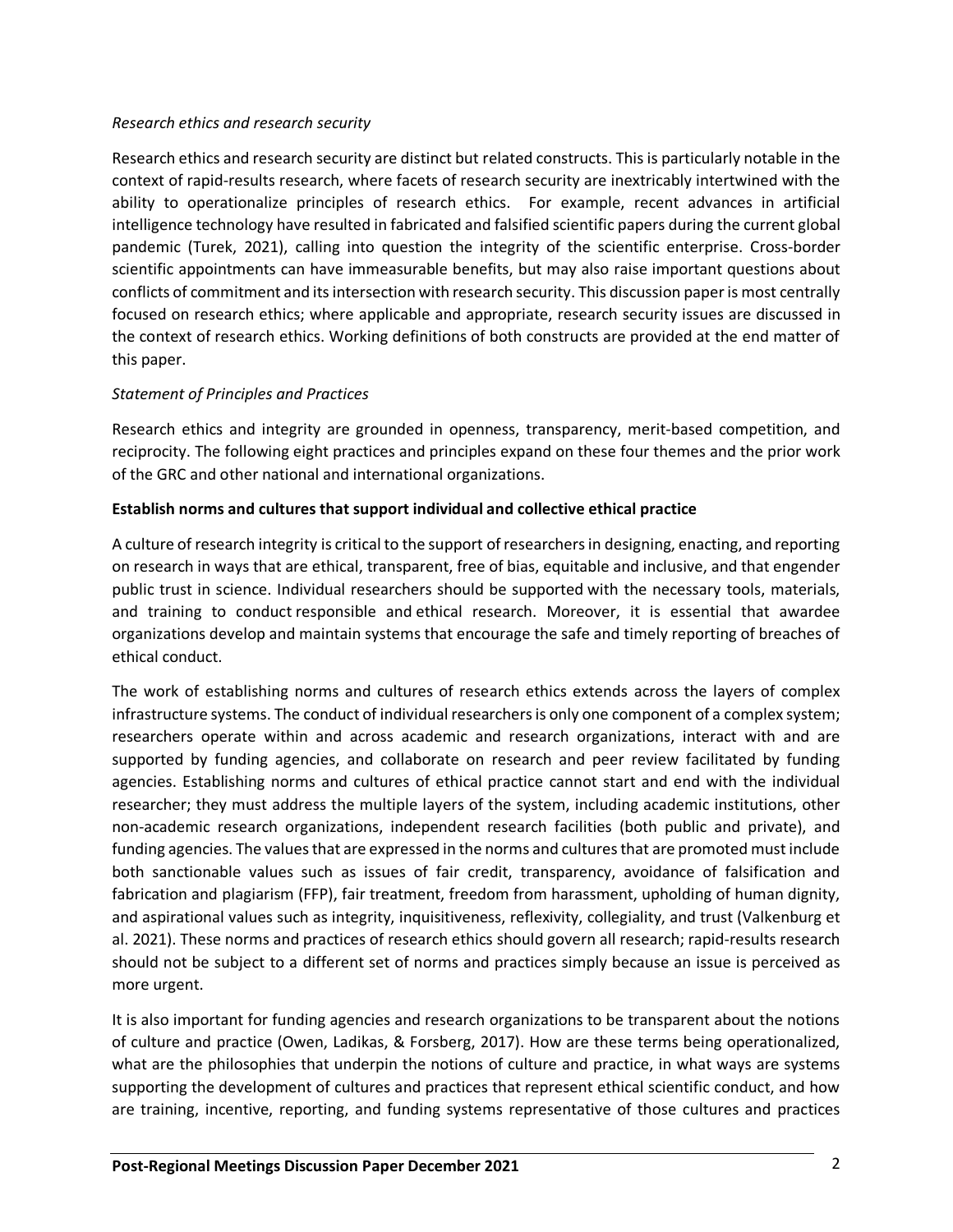(Valkenburg et al. 2021)? Just as we encourage individual researchers to engage in reflexivity to reflect on their own endeavors from the outside, so also should agencies and organizations engage in collective reflexivity through a clear articulation of the norms and cultures that support ethical practice and the means for fostering, revising, reflecting upon, and revising those norms and practices through a continuous improvement process. Consensus policy documents such as the Bonn PRINTEGER Statement (Forsberg et al. 2018) and the European Code of Conduct for Research Integrity (All European Academies, 2017) provide clear action steps to establish and strengthen norms and cultures of research integrity. Funding agencies are encouraged to take a leadership role by establishing research integrity policies in conjunction with research institutions to promote the core integrity principles.

# **Establish core principles that underpin the integrity of the research enterprise**

Critical to a culture of ethical research practice are clear, identifiable principles that undergird the research enterprise. Such principles should be supported by funding agencies through both pre- and post-award processes, promoted and overseen by scientific and applicant and awardee organizations, and included in researcher and student training on research integrity. In a global scientific climate that has put a significant premium on rapid-results research, we build on the seven principles that the Global Research Council agreed to in 2013 which were:

- **Leadership**: Research funding agencies must lead by example in the responsible management of research programs.
- **Promotion**: Research funding agencies should encourage organizations to develop and implement policies and systems to promote integrity in all aspects of the research enterprise.
- **Education**: Research funding agencies should promote continual training in research integrity and develop initiatives to educate all researchers and students on the importance of research integrity.
- **Transparent Processes**: Research funding agencies should, within the scope of their mandate, publish policies and procedures to promote research integrity and to address allegations of research misconduct.
- **Response to Allegations of Misconduct**: During any investigation of misconduct, research funding agencies should support a process that values accountability, timeliness, and fairness.
- **Conditions for Research Support**: Research funding agencies should incorporate integrity in research as a condition for obtaining and maintaining funding by researchers and organizations.
- **International Cooperation**: Research funding agencies will work cooperatively with partners to support and facilitate research integrity worldwide.

Beyond the work of the GRC, international principles and norms of scientific research have been enshrined in documents over the years, and some were updated recently to reflect the changing times. The Singapore Statement on Research Integrity of 2010 identified four principles that it described as "fundamental to the integrity of research wherever it is undertaken." These are:

- **Honesty** in all aspects of research;
- **Accountability** in the conduct of research;
- **Professional courtesy and fairness** in working with others; and
- **Good stewardship** of research on behalf of others.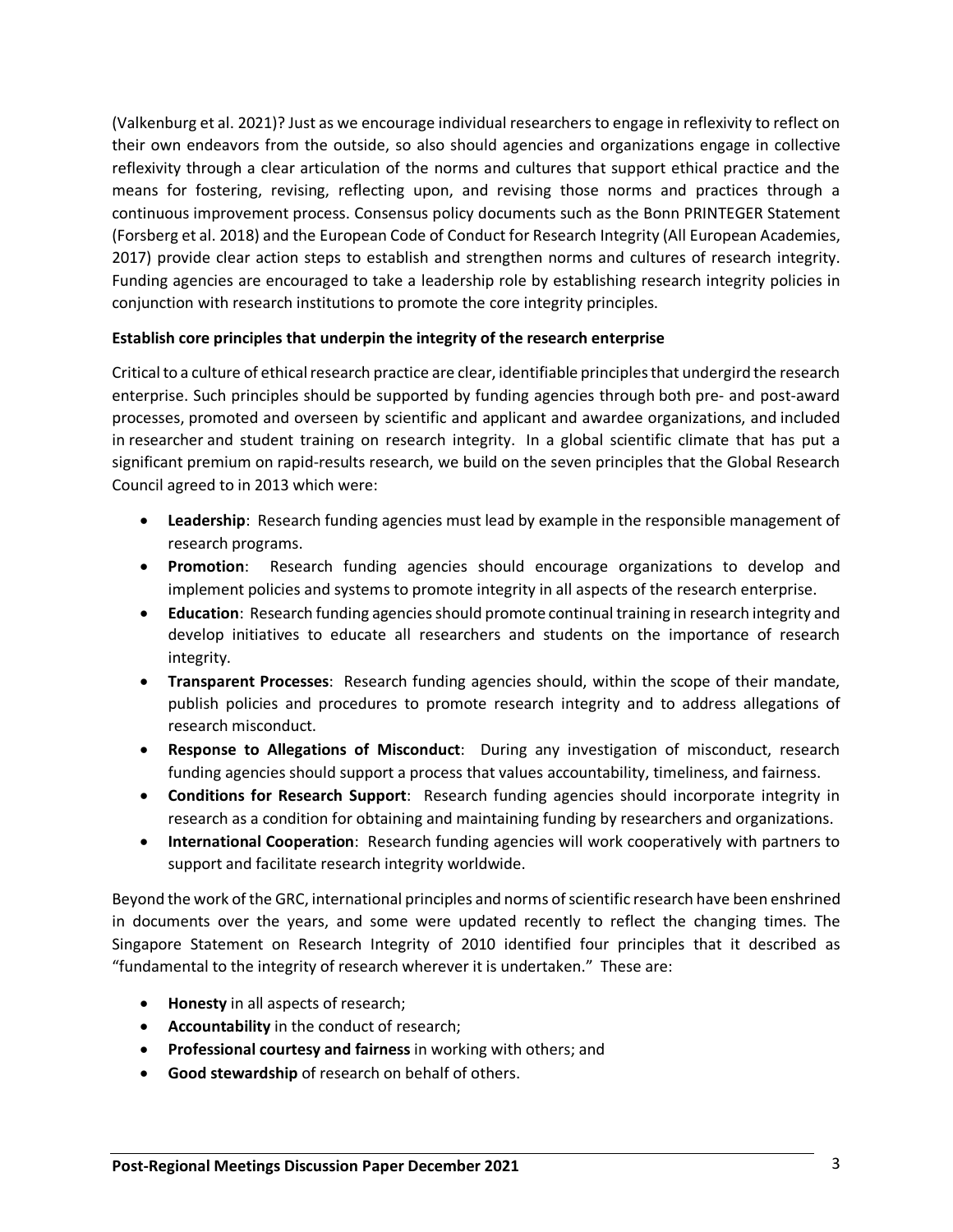In addition to professional courtesy and fairness, **equity and inclusion** are non-negotiable components to core principles supporting research ethics. Funding agencies must recognize and attend to historical inequities in the research enterprise and develop principles that are explicitly inclusive in order to attend to and mitigate biases. In particular, we note the Statement of Principles and Actions Promoting the Equality and Status of Women in Research as crafted by the GRC Gender Working Group and the gender equality criteria established by Horizon Europe as examples of principles that explicitly attend to historically inequitable structures such as gender inequality.

Separately, a 1998 recommendation of the Organisation for Economic Cooperation and Development *(OECD)* was updated in June 2021 to include references to the importance of international cooperation, openness, mutual benefit, and research security. More specifically, the *Recommendation of the Council on International Co-operation in Science and Technology* aims to ensure scientific cooperation is based on **reciprocity and mutual beneficial** to partners, outlining a set of tools to support this goal. It goes on to "encourag[e] stakeholders involved in the funding and performance of research (including scientists, governments, universities and public research organisation, NGOs, foundations) to **establish a harmonised understanding of scientific values and norms** (such as research integrity and freedom of scientific inquiry and expression) when engaging in international co-operation in science and technology," which is consistent with what we are recommending here.

In synthesizing these perspectives, considering the GRC's own prior work, and taking into consideration the challenges to the research enterprise (both intellectual and political) of the past several years, we present the following core principles for discussion at the 2022 GRC Annual Meeting.

- **Openness and transparency** which enable productive collaboration and help ensure appropriate disclosure of potential conflicts of interest and commitment.
- **Accountability and honesty** to help acknowledge errors and correct behaviors that can hamper progress.
- **Equity, diversity, and inclusion** as an explicit consideration in all facets of the funding and research processes.
- **Impartiality and objectivity** which protect against improper influence and distortion of scientific knowledge.
- **Respect** which helps create an environment where all can be heard and contribute.
- **Freedom of inquiry** to encourage individual curiosity to guide scientific discovery.
- **Reciprocity** to ensure researchers and organizations exchange materials, knowledge, data, access to facilities and natural sites, and training in a way that benefits collaborating partners proportionally.
- **Merit-based competition** which helps ensure a level playing field where the best ideas and innovations can advance.

These principles may be operationalized differently in the context of rapid-results research; for example, the pace and configuration of a merit-based competition might differ in the context of an immediate global health crisis such as the COVID-19 pandemic, leveraging combinations of internal and written external reviews to facilitate rapid decision making or extending review invitations to international reviewers. They should not, however, be compromised nor should selected principles be ignored in the name of rapid results. Funding agencies should carefully weigh opportunities to increase the pace of review processes against potential compromises to the integrity of those processes.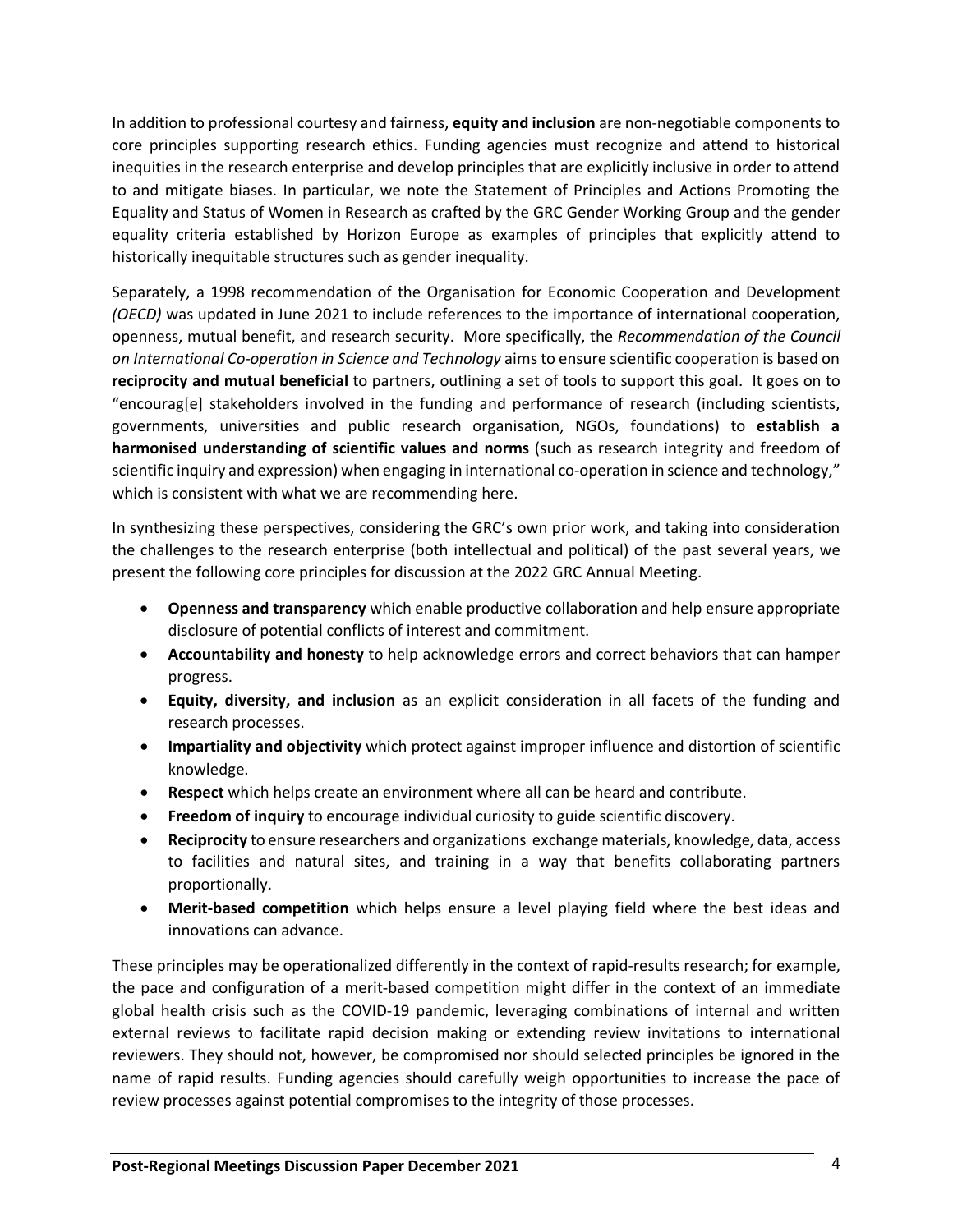### **Conduct merit review with the highest ethical standards**

The 2018 GRC revised Statement of Principles on merit review describes seven principles that should frame the design and enactment of the merit review process:

- expert assessment;
- transparency;
- impartiality;
- appropriateness;
- confidentiality;
- integrity and ethical considerations; and
- gender, equality, and diversity.

These seven principles must remain at the core of the merit review process, especially in a demanding rapid research environment. In a time in which the credibility of research outcomes and science writ large is under significant public scrutiny, it is more important than ever for funding agencies to maintain and strengthen the merit review process. This section provides additional focused insights that cut across the seven GRC merit review principles.

Merit review processes must not be compromised in the context of the need for rapid-results research. Funding agencies should design mechanisms that afford opportunities for expedient merit review in scientific contexts that are time-sensitive, such as the COVID-19 global health pandemic. These mechanisms must still maintain the core aspects of the seven GRC principles for merit review. Funding agencies should consider merit review processes that leverage combinations of internal and external agency expertise, rolling or more flexible submission deadlines, or more narrowly scoped review criteria to expedite the merit review of time-sensitive proposals. Such processes must be made transparent to the scientific community and the public in ways commensurate with standard merit review processes.

The review of research proposals and the dissemination of results should be conducted in a fair, competitive, transparent manner. Funding agencies should identify reviewers with specific knowledge of the scholarly fields involved with proposals, broad or generalized knowledge of the field to assess the potential broader impacts of the work and provide diverse representation along a variety of dimensions. Criteria for reviewer selection should be transparent to the research community and the public.

Produced at the World Conference on Research Integrity in 2010, the Singapore Statement on Research Integrity outlines responsibilities relevant for peer review, and stated that "researchers should provide fair, prompt and rigorous evaluations and respect confidentiality when reviewing others' work."

Funding agencies should develop merit review criteria that reflect principles for sound scientific research and principles of ethical research. Criteria should be sufficiently broad to reflect the range of scientific endeavors within the scope of the agency, but clearly enough defined such that reviewers can differentiate proposals with respect to the criteria and make informed and meaningful recommendations for funding. Feedback to applicants must be transparent, timely, and clearly linked to the merit review process.

The processes for merit review must be clearly delineated both to reviewers and to the scientific community. Processes must preserve the confidentiality of research proposal ideas both internally and externally, ensuring that critical research information is not misappropriated during the process. The merit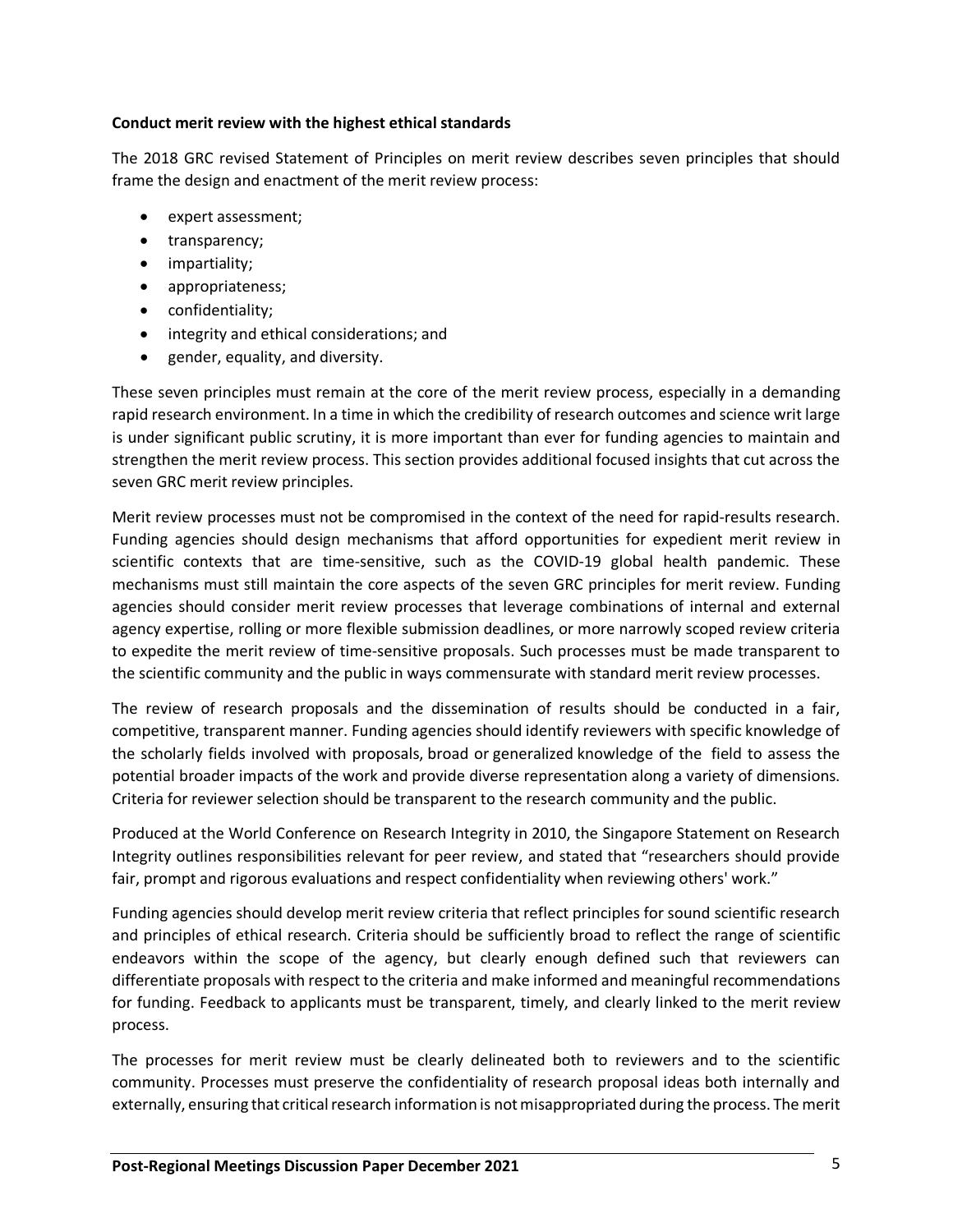review process should also explicitly address issues of bias by providing multiple opportunities for reviewers to disclose conflicts of interest and to identify situations in which their personal or professional work may have a specific influence on their review of a funding proposal. Program officers and other funding officials should be provided meaningful and robust training to be able to adjudicate potential conflicts of interest and instances of implicit bias in addition to disclosing their own conflicts and biases as a part of the merit review process.

Reviewers should have high levels of disciplinary knowledge to bring to bear on the review of proposals and, as a collective set, provide diverse and meaningful perspectives on proposals and both their scientific and ethical integrity. Funding agencies should establish processes and structures that create diverse reviewer pools and to provide reviewers with training on the merit review process, mitigating bias, and research ethics prior to engaging in collaborative review. Where possible, merit review should be a collaborative, discourse-based process.

In supporting the conduct of peer review, funding agencies must support transparency and continued scholarly inquiry regarding the merit review process. This work may include continuing to understand bias and mitigate its role in the peer review process; understanding how peer reviewers make decisions, scholarly inquiry into research and publication ethics and their interactions with the peer review process and providing and studying models for peer review (Ioannidis et al. 2019).

At the conclusion of the merit review process, applicants should receive substantive feedback on their proposed work irrespective of whether the proposal is funded or not. Such feedback should focus on the research and be disseminated in ways that attend to and mitigate potential sources of bias. This promotes the transparency and trustworthiness of the merit review process as a key component of the research enterprise.

In the specific context of rapid-results research, the merit review process should maintain the rigor and standards outlined above and make use of innovative and expedient structures to expedite the merit review timeline. Examples of such an expedited process might include using different balances of internal and external expertise to conduct the merit review, using asynchronous written reviews in combination with synchronous discussions of proposals, and using videoconferencing technologies to rapidly convene merit review panels. Specific emergent rapid-research areas that require tightly scoped expertise may compel funding agencies to reach beyond typical reviewer pools to ensure that the criterion of expert assessment is fully met in a timely manner. These rapid review modifications must still include systems to attend to bias and conflicts of interest for reviewers and funding agency officers.

# **Disclose and mitigate potential conflicts of interest and conflicts of commitment**

If not carefully managed, conflicts of interest and conflicts of commitment can distort the research process (e.g., selection of collaborators or funding sources) or research outcomes, thereby threatening research integrity and security. *Conflicts of interest* include situations in which individuals or organizations have financial or other interests that may directly and significantly affect the design, conduct, reporting, or funding of research. The term *conflicts of commitment* means a situation in which an individual accepts or incurs conflicting obligations between or among multiple employers or other entities. Many funding organizations define conflicts of commitment as conflicting commitments of time and effort, including obligations to dedicate time in excess of organizational or funding agency policies or commitments. Other types of conflicting obligations can also threaten research security and integrity,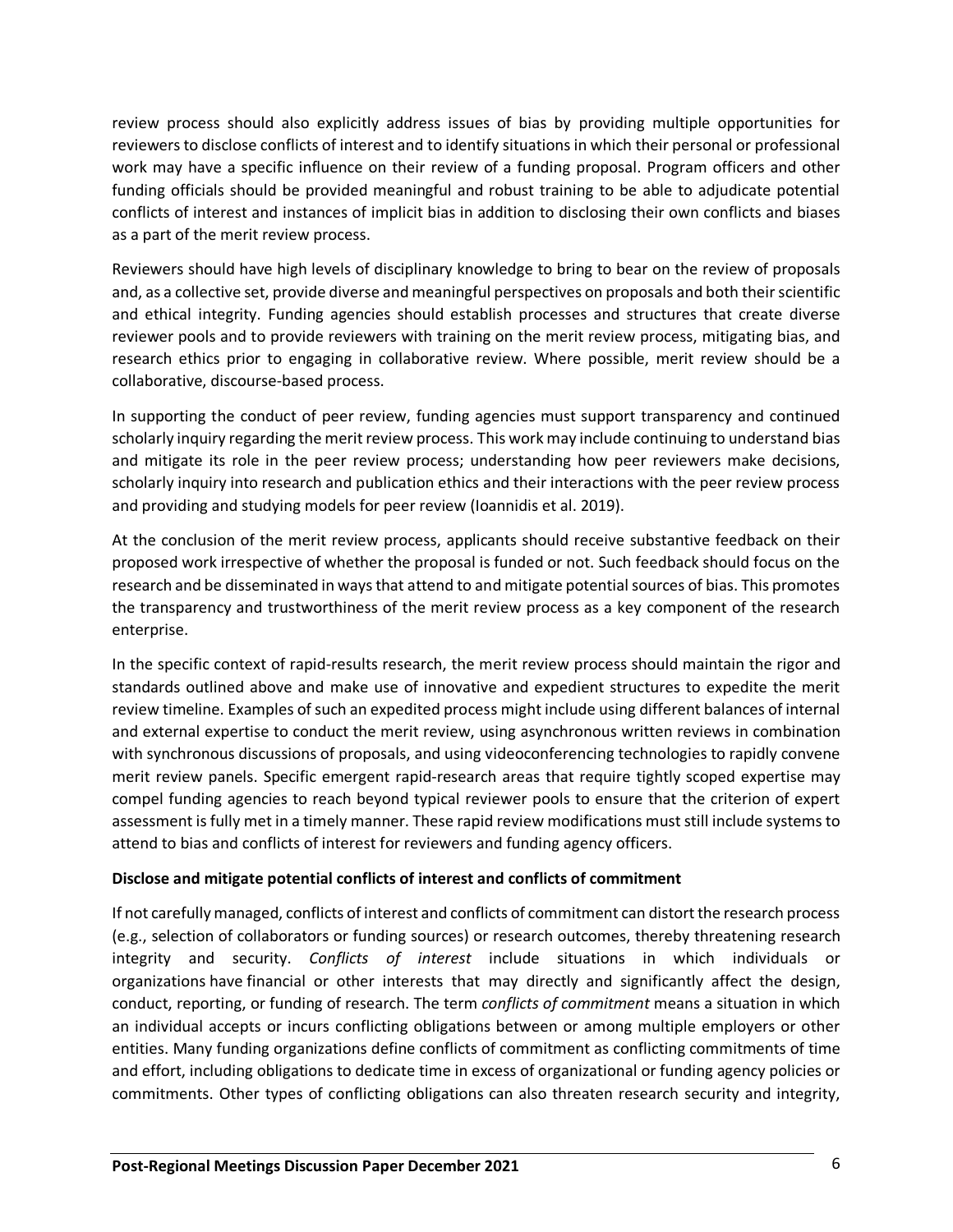including obligations to share improperly obtained information with, or to withhold information from, an employer or funding agency, and are elements of a broader concept of conflicts of commitment.

Funding agencies and applicant organizations should have policies that clearly define conflicts of interest and commitment for researchers and professional staff, require the disclosure of information to determine whether potential conflicts of interest exist, create systems that facilitate the reporting and documentation of such conflicts, and foster a culture that promotes and incentivizes the reporting of conflicts across the phases of the scientific research process. Conflicts of interest and commitment are not inherently problematic, but must be understood and – where possible – mitigated or managed.

# **Protect proprietary information and intellectual property from inappropriate disclosure**

Funding agencies should implement policies that protect the privacy of the proprietary and personal information and intellectual property contained in research proposals, review data, and post-award data to prevent inappropriate disclosure of non-public results or research misappropriation*.* Agencies should implement policies for reporting and investigating such inappropriate disclosure, including appropriate sanctions for individuals found to have violated such policies.

In the context of rapid-results research, care must be taken to balance the need to expedite and share research findings, often in the context of public-private partnerships, with the need to protect the privacy of the personal and intellectual property contained in research proposals and results. Funding agencies should develop both general and specific guidelines when such rapid information sharing is vital, such as memoranda of understanding that detail rights and responsibilities in such instances.

# **Distinguish between principled international collaboration and improper foreign government interference**

International collaboration is key to the progress of scientific research, particularly in the context of global challenges that require rapid-response research. International collaborations may include collaborations between individual researchers, organizations, and funding agencies, or between public and private interests that span borders. Such collaborations should adhere to agreed-upon principles for the responsible and ethical conduct of research and be free of interference from governmental authorities that would adversely affect the integrity of the research enterprise. For example, principled international collaboration should be reciprocal, where research materials, knowledge, data, access to facilities and research sites, and training and personnel exchanges are exchanged in a manner that benefits all of the collaborating partners. Researchers and institutions at the outset of such partnerships should share the norms, cultures, and practices that govern the ethical conduct of research across institutional and national borders. Conversely, governmental authorities should refrain from improper interference in all facets of the research process, such as funding studies contingent on a particular outcome or exerting direct influence on the merit review process.

Communication and coordination among funding agencies, research organizations, and researchers is a valuable way to share information and good practices and guard against improper interference, including governmental. Funding agencies should develop and maintain common international standards and principles for such communication and collaboration that promotes the exchange of scientific ideas while maintaining boundaries to guard against inappropriate governmental interference in research pursuits (see for example, the EU Continuous Quality Assurance Framework). Structures such as regional scientific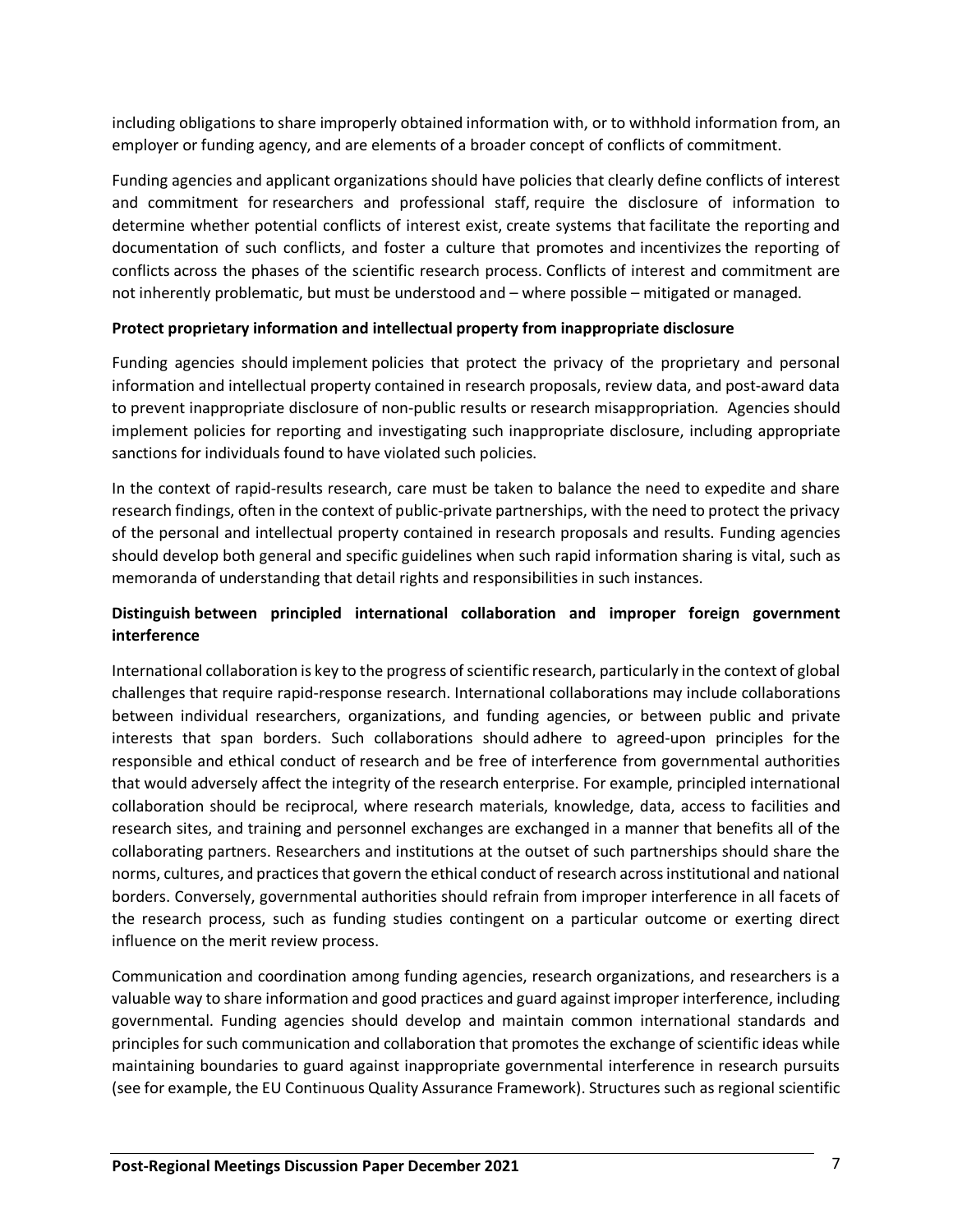advice teams and knowledge security centers can provide researchers with opportunities for such collaboration under governmental or non-governmental auspices. Funding agencies and professional societies have also begun to collaborate on principles by which organizations, laboratories, and funding agencies can agree to maintain the impartiality of research endeavors from influence by inside or outside interests. An important next step would be for funding agencies and societies to promote mutually beneficial international collaboration in part through the adoption of common principles and guidelines to support open and inclusive science.

# **Identify and mitigate risks to the integrity of the research enterprise**

Norms and cultures for ethical research can only be sustained if researchers, their organizations, and funding agencies are continually vigilant to risks to research integrity. Persistent pressures in academia related to publication have been a perpetual threat to research integrity, and the rush to be the first to publish new scientific ideas is particularly salient in rapid-results research. New challenges and threats to research integrity have emerged including from some actors that exhibit increasingly sophisticated efforts to unfairly exploit and distort the open research environment for their own interests. Identifying and mitigating these risks is particularly important in the context of rapid research results. With prepublication data and analyses being made more widely and publicly available, it is critical that such results made public prior to peer review are contextualized, conflicts of interest clearly identified, and used and interpreted appropriately. These concerns are paramount to strengthening the public trust in science and scientific research. Risks to the scientific research enterprise include:

- Conflicts of interest and commitment;
- Undisclosed research duplication and researcher commitments to research entities outside the researchers' employing organizations and/or funding agency officials;
- Compromises to the merit review system, including those that undermine funding decision processes;
- Unauthorized use of pre-publication data and information; and
- Misinterpretations or faulty conclusions from research due to a variety of factors, including insufficient attention to equity, diversity, and inclusion (such as in the sample population, theoretical constructs, or implicit researcher bias).

The UK's *Trusted Research Guidance for Academia* recommends researchers ask themselves the following questions:

- Are there any potential ethical or moral concerns for the application of your research?
- Could your research be used to support activities in other countries with ethical standards different from our own, such as internal surveillance and repression?
- Could your research be of benefit to a hostile state military or be supplied to other hostile state actors?
- Are there any dual-use (both military and non-military) applications to your research?
- Is any of the research likely to be subject to your own or other countries' export license controls?
- Do you need to protect sensitive data or personally identifiable information? This may include genetic or medical information, population datasets, details of individuals or commercial test data.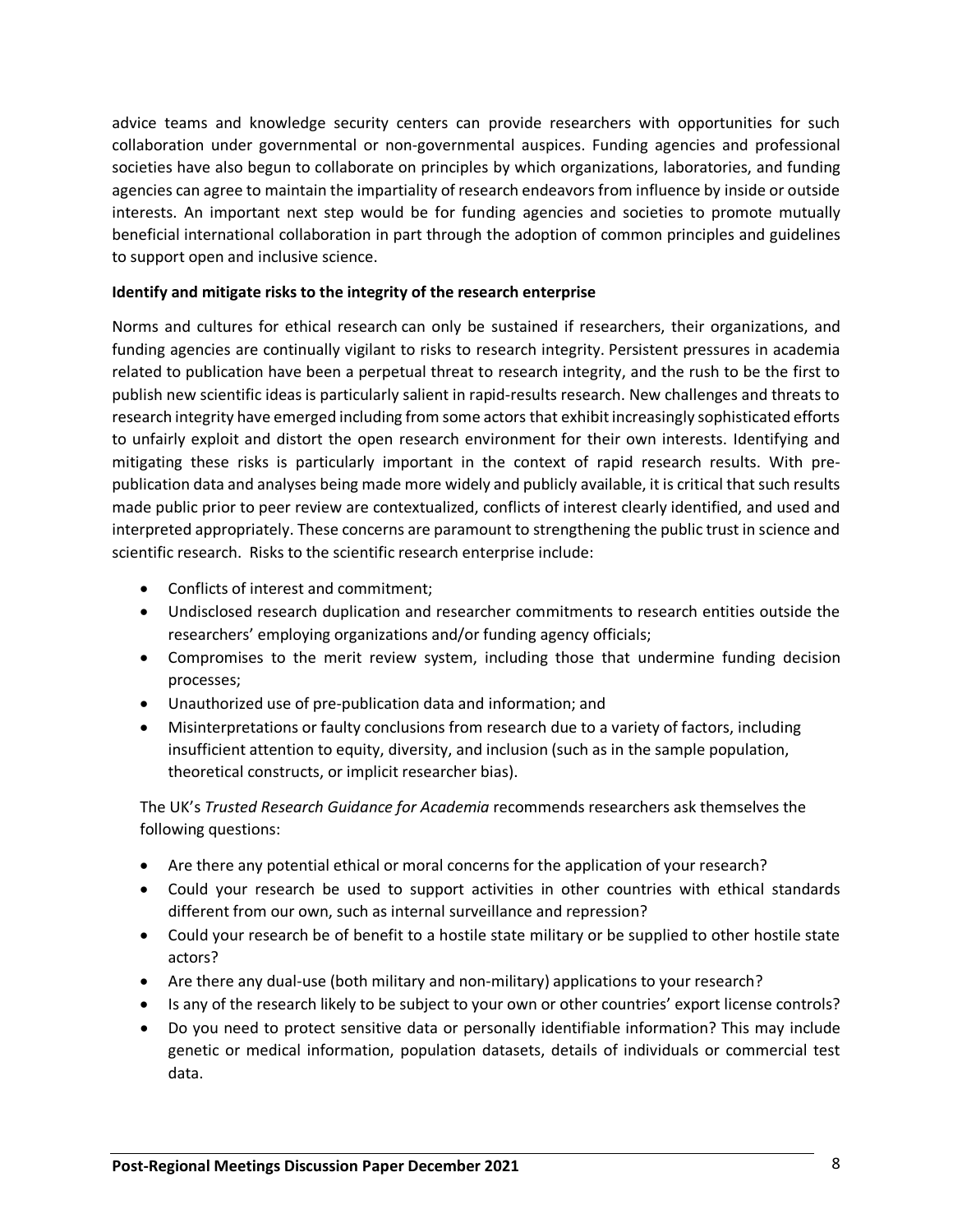• Is your research likely to have a future commercial or patentable outcome which you or your organisation would want to benefit from?

The GRC recognizes that new challenges exist, as have other multinational groups such as the Group of Seven (G7) and the OECD. The G7 established a *Working Group on the Security and Integrity of the Research Ecosystem* in June 2021 to help protect the research and innovation ecosystem from risks to open and reciprocal research collaboration. The OECD launched an 18-month project on *Integrity and security in the global research ecosystem: managing conflicts of interest and conflicts of commitment* in January 2021. This new project in part looks to deliver on the recommendation in the OECD's updated *Recommendation of the Council on International Co-operation in Science and Technology* that recommends the promotion and support for the use of tools for mutually beneficial international cooperation in science and technology including through "taking appropriate measures to mitigate and to counter the possible risks associated with international co-operation in science and technology in order to facilitate the effectiveness and efficiency of co-operation for mutual benefit."

Funding agencies should establish processes to foster regular, rigorous review of their research integrity efforts, to report the outcomes of reviews, and to revise policy and training requirements to better address current and future risks to research integrity. Such processes should be established in consultation with the research community. For example, in Japan, the Cabinet Office established the Research Integrity Investigation Committee which consists of experts from academia and representatives from funding agencies, and in 2021 they published a *Research Integrity Investigation and Analysis Report.*  The Government of Canada's Universities Working Group has a regular dialogue to facilitate the identification, sharing and promotion of best practices to minimize security risks, protect data and intellectual property. Horizon Europe's funding application processes ask explicitly for researchers to identify potential misuse of the research results at the application phase, including questions specifically related to potential environmental harm and the use of trustworthy practices in artificial intelligence as applicable to the project's scope and content.

### **Encourage training on research ethics and security**

The responsible and ethical conduct of research (RECR) is critical for excellence, as well as public trust, in scientific reserarch. RECR involves not only a responsibility to generate and disseminate knowledge with rigor and integrity, but also a responsibility to:

- a. conduct scientific research and peer review with the highest ethical standards;
- b. diligently protect proprietary information and intellectual property from inappropriate disclosure; and
- c. treat students and colleagues fairly and with respect.

Consequently, education in RECR is considered essential in the preparation of future researchers(National Science Foundation Proposal and Award Policies and Procedures Guide, Chapter IX.B.1.; VIRT<sup>2</sup>UE - Virtue Based Ethics and Integrity of Research, University of Helsinki; DFG Code of Conduct).

According to the United States National Institutes of Health, the goals of RECR training are to:

- Develop, foster, and maintain a culture of integrity in science;
- Discourage and prevent unethical conduct;
- Empower researchers to hold themselves and others accountable to high ethical standards;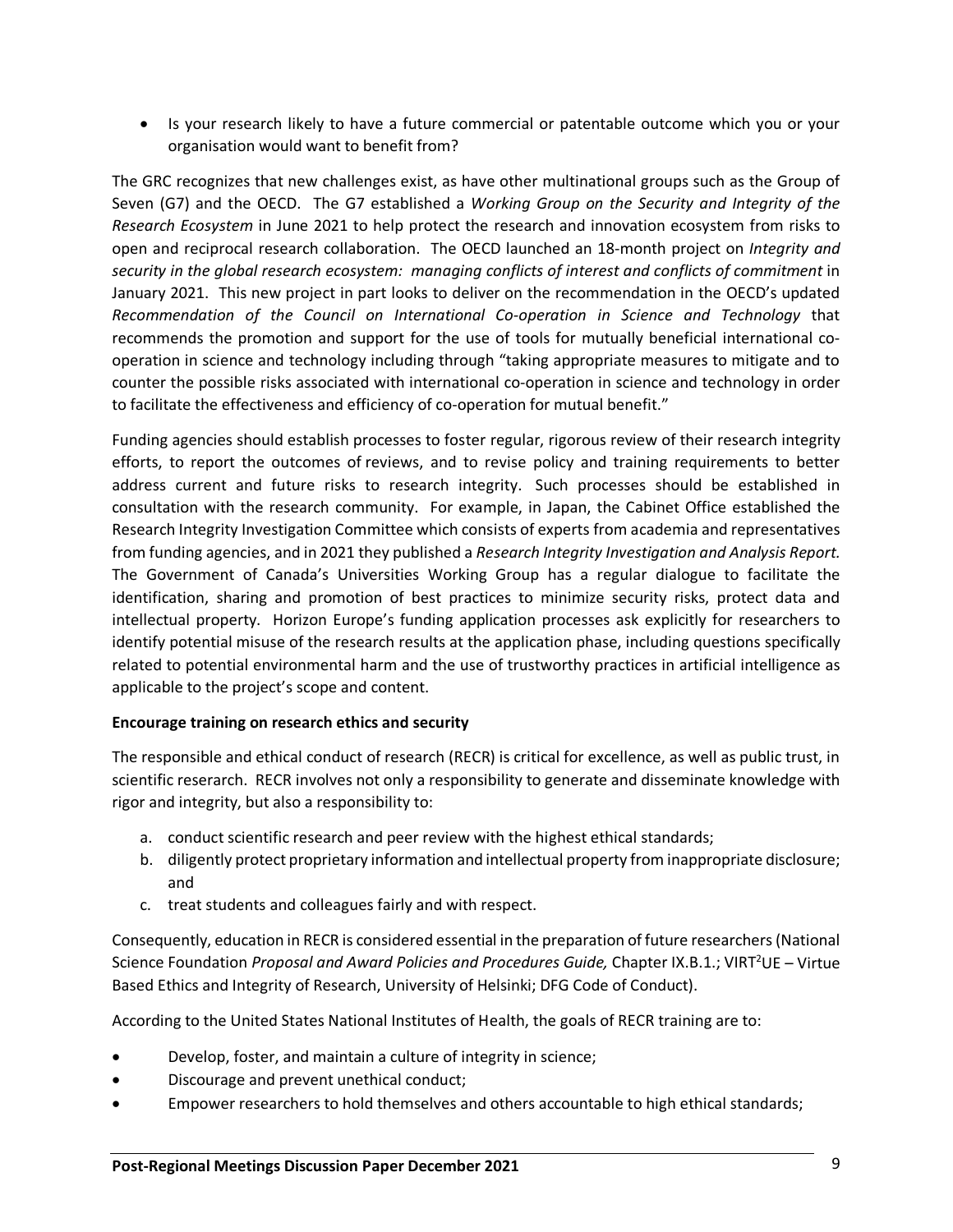- Advise researchers to act upon policies and guidelines to ensure research environments are equitable, diverse and inclusive and free from harassment, bullying, racism, sexism, ableism and other forms of discrimination;
- Improve the ability to make responsible choices when faced with ethical dilemmas involving research;
- Provide an appreciation for the range of accepted scientific practices for conducting research;
- Inform scientists and research trainees about the regulations, policies, statutes, and guidelines that govern the conduct of the funded research and promote compliance with the same; and,
- Promote a career-long positive attitude toward research ethics and the responsible conduct of research.

(US National Institutes of Health RECR Training [Webpage.](https://oir.nih.gov/sourcebook/ethical-conduct/responsible-conduct-research-training))

Funding agencies should encourage applicant organizations to have a plan to provide appropriate training and oversight in the responsible and ethical conduct of research to undergraduate students, graduate students, and postdoctoral researchers participating in the proposed research project. Such training should be continually updated and revised, where necessary to reflect current needs and issues within the scientific enterprise and include attention to issues related to rapid response research. For international and cross-disciplinary collaborations to be successful, it is important not only that there are certain standards for good research practices that are universally accepted, but also that researchers are provided with the knowledge and skills to understand and uphold these standards across different countries and research settings (Evans et al. 2021). Funding agencies should also implement policies for reporting and investigating research misconduct, including appropriate sanctions for individuals and organizations that are found to violate such policies.

Timely and regular training, along with systems to ensure compliance, are particularly important in the context of rapid-results research. When science must respond to immediate and urgent threats, the scientific enterprise is collectively slowed if time must be spent determining if researchers' training is up to date. It is then incumbent on funding agencies to encourage regular research training for all researchers. Delaying until potential funding decisions are made to ensure training compliance may result in the delay of commencing the research activity and unduly slow the research process. Global training requirements also can serve to increase the public's trust in the outcomes of the research and development enterprise.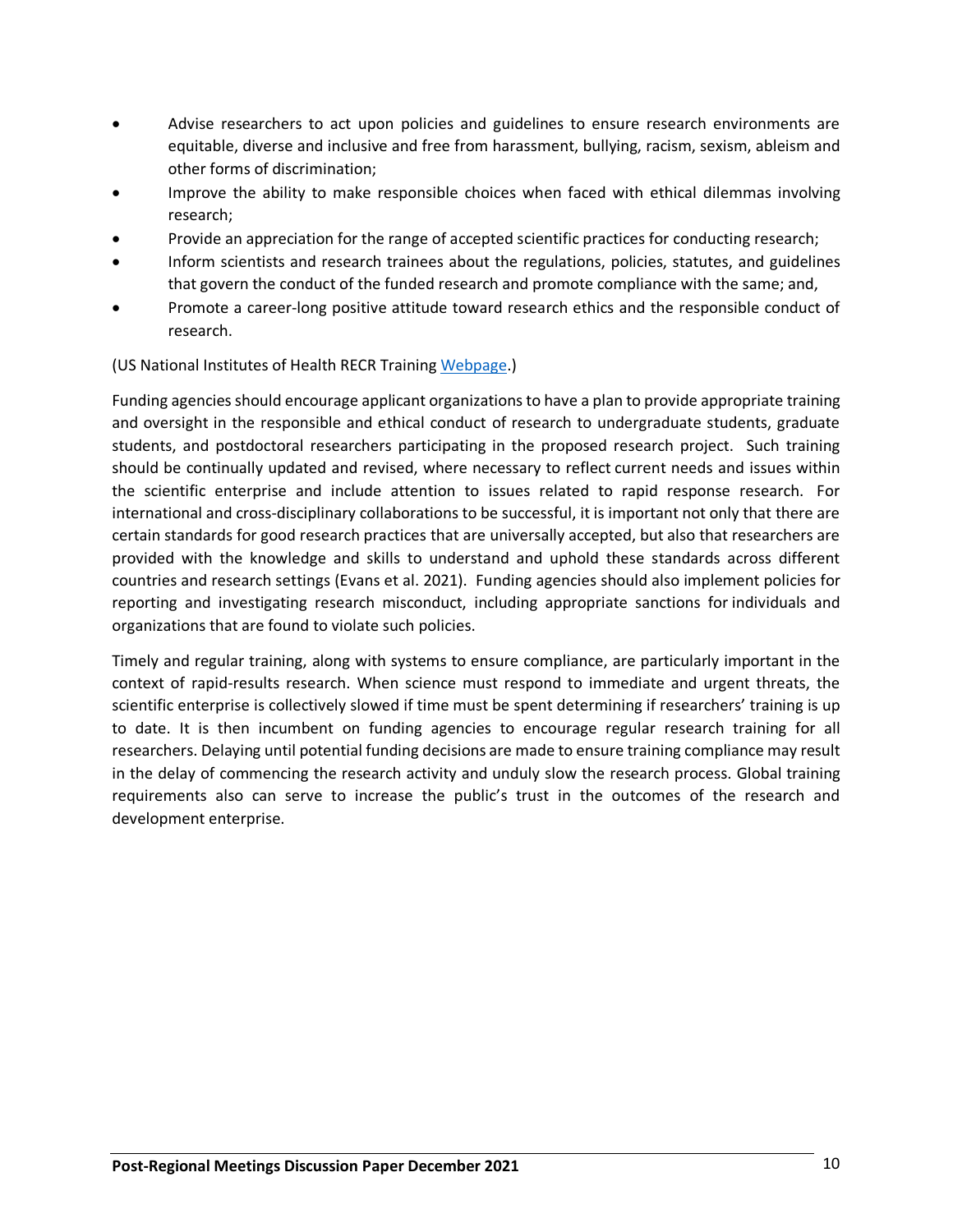# **Towards stronger global implementation of rapid-results research ethics, integrity, and culture**

As a convening body of national funding agencies, the Global Research Council is uniquely positioned to take substantive steps to support research ethics, integrity, and culture in the context of rapid-results research. In light of the discussions surrounding this paper at the GRC regional meetings, we recommend that the GRC consider the following activities and endeavors going forward:

- Discuss and agree upon a Statement of Principles and Practices related to research ethics, integrity, and culture in the context of rapid-results research, along with examples and guidance for operationalizing those principles and practices
- Establish mechanisms for research agencies to share and regularly discuss policies and practices related to rapid-results research, including guidance for when rapid-results processes are called for and when standard scientific review is appropriate
- Convene interested stakeholders to discuss the development of international systems that promote principled international collaboration, possibly including shared systems for reviewing researcher CVs, common methods to register conflicts of commitment, more transparency regarding how to mitigate conflicts in the interest of international collaboration, and training opportunities for researchers and institutions
- Facilitate an ongoing forum to discuss and share practices that have been effective for incentivizing ethical conduct as well as identifying and remediating unethical conduct
- Share examples and guidelines related to the development of Memoranda of Understanding that govern public-private and/or international collaborations
- Provide opportunities to discuss policies that promote stronger research security and international collaboration in ways that do not fuel xenophobia, prejudice, or other forms of discrimination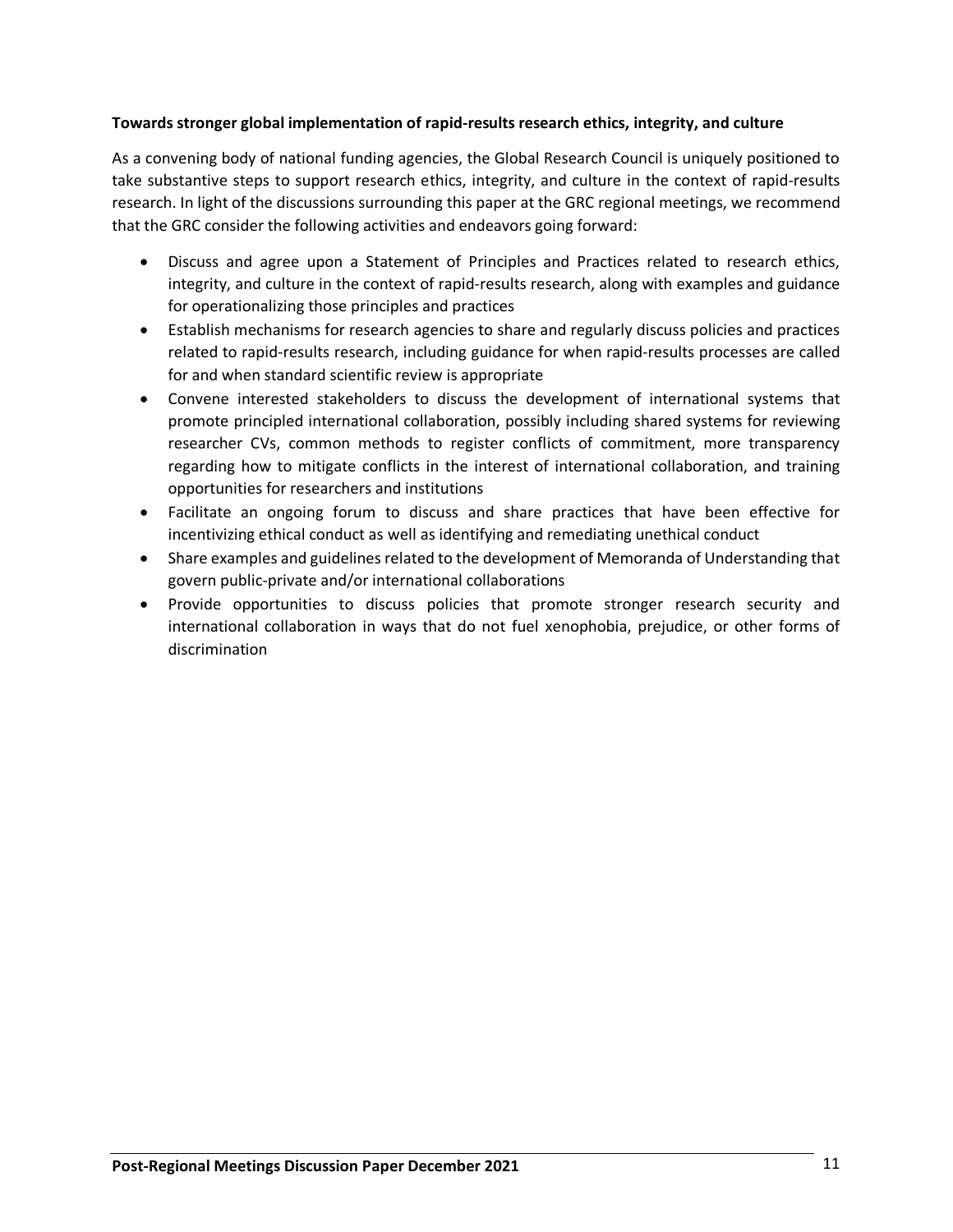## **Questions for Discussion**

- 1. What do you see as the most critical threats to research ethics?
- 2. What are the most critical messages for funding agencies to communicate to the global scientific community around ethical rapid response research?
- 3. How can funding agencies ensure that research ethics standards are not compromised due to the pressure to advance science rapidly?
- 4. How should research organizations and funding agencies distinguish between principled international collaboration and improper foreign government interference? What tools are or should be made available to do so?
- 5. How can research organizations and funding agencies promote international collaboration and openness while protecting research integrity and security?
- 6. How can research organizations and funding agencies promote disclosure and manage conflicts of interest and conflicts of commitment and ensure the integrity of the merit review process?
- 7. How can funding agencies provide guidance and incentives to research organizations to strengthen research integrity? What new policies and processes might research organizations or funding agencies consider given new and emerging threats, including from actors that subvert existing rules?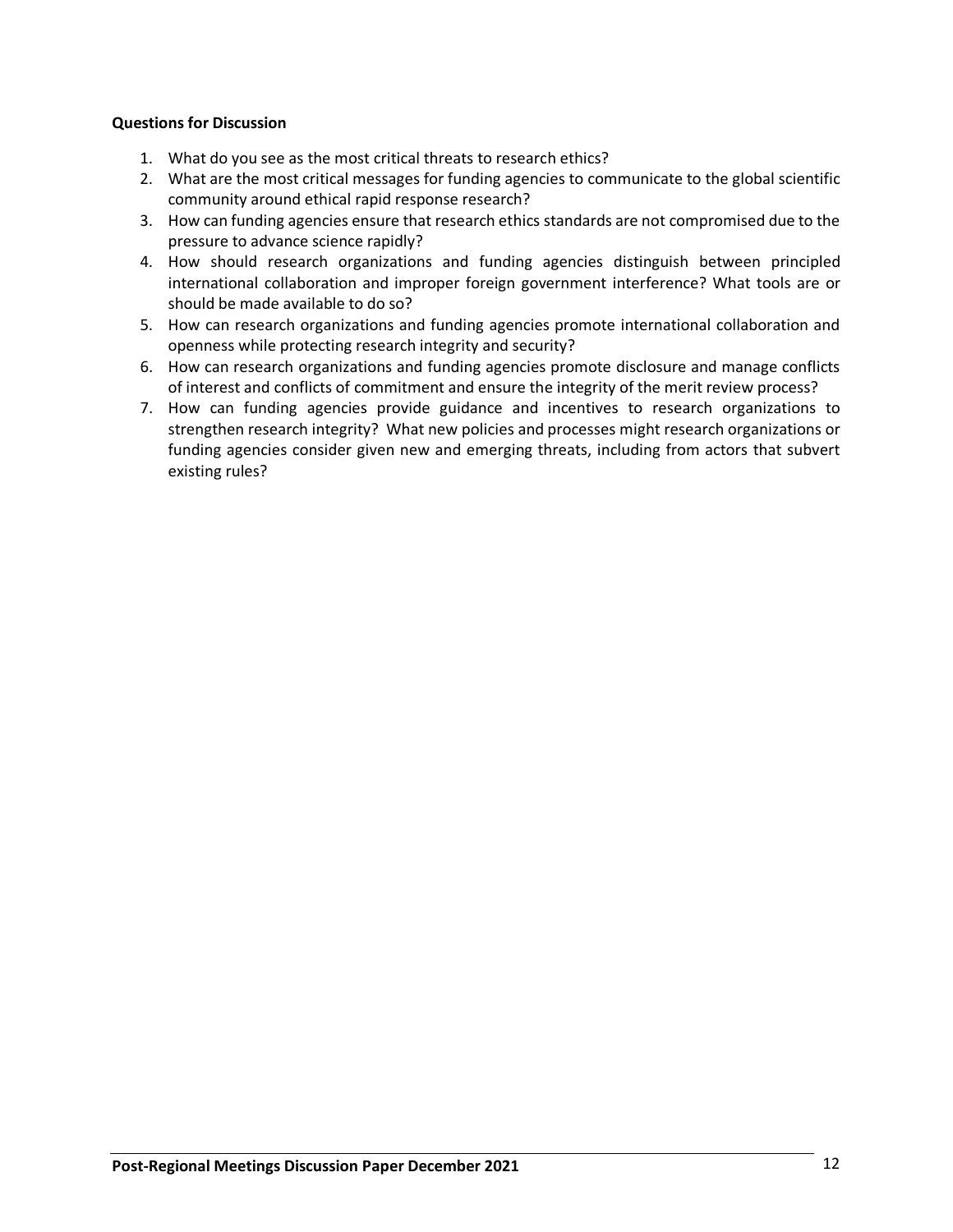#### **Scenarios for Discussion**

Each of the brief scenarios below are based on documented accounts of research ethics events. To minimize implicit bias and maintain confidentiality, names and identifiers have been anonymized in these accounts. For each scenario, consider how you might respond on behalf of your funding agency and which principles, norms, or regulations exist that would guide your decision making.

#### *Scenario 1*

During an online discussion of a set of rapid research proposals, a peer reviewer discloses a conflict of interest with a scientist on the proposal being discussed. The funding agency's program officer needs to determine an appropriate course of action, knowing that their agency has committed to making funding decisions in the next 20 days.

#### *Scenario 2*

A funding agency has three merit review criteria for research proposals: scientific and intellectual merit, broader societal impacts, and ensuring broad participation of diverse researchers. The agency invites proposals to address an immediate and urgent environmental crisis. The agency head suggests only reviewing proposals based on the scientific and intellectual merit criterion.

#### *Scenario 3*

The outcome of a rapid-results research project funded by a nation's funding agency are monetized in the form of a life-saving health intervention by an international private corporation. A media entity raises questions about the integrity of the science in light of the monetization. Is the criticism fair, and how should the agency respond?

#### *Scenario 4*

An organization applies for and is awarded a grant to conduct research in a specialized field of chemistry. After the award was made, it is discovered that the research has already been completed in another country by a lab with which the researcher is affiliated. How should the funding agency respond?

#### *Scenario 5*

A peer reviewer is discovered to have a title as Senior Research Director at a non-domestic lab. This title was not disclosed at the time of their peer review engagement. How should the program/project officer for the funding agency handle the review going forward?

#### *Scenario 6*

A national funding agency makes an award for engineering research. The researcher then secures patents in another country based on the funded work. How should the funding agency respond?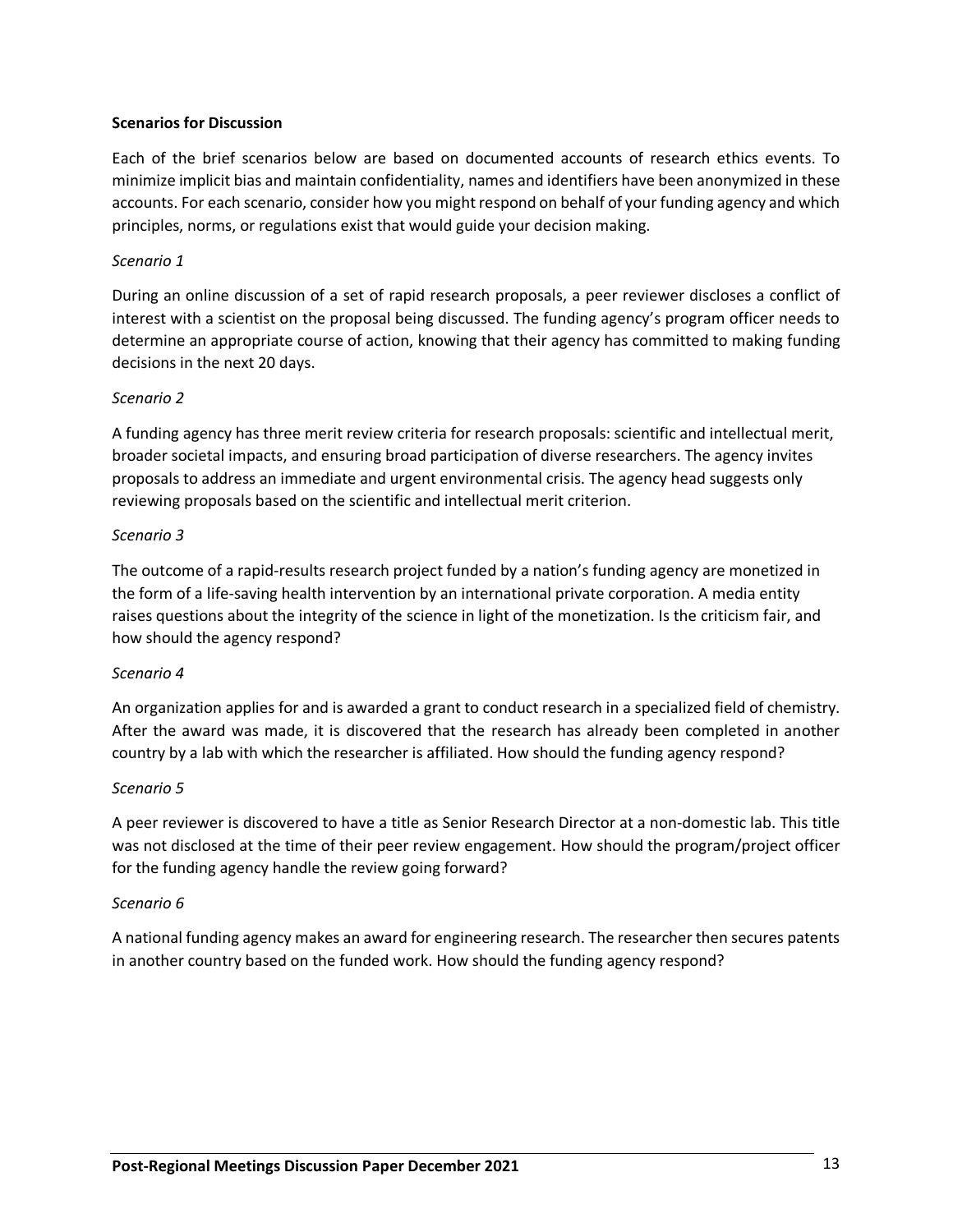## **Working Definitions[1](#page-13-0)**

*We recognize that not all funding agencies and national documents may share the same definitions for the facets of research ethics and integrity discussed in this document. The following working definitions guided the authoring team's use of language in this document.*

**Foreign influence** – The promotion of national priorities in an open and transparent manner in ways that do not exert undue influence on the proposing, performing, evaluating, or reporting of research and development.

**Foreign interference** – Interference carried out by or on behalf of a foreign actor which exerts undue influence on the proposing, performing, evaluating, or reporting of research and development.

**International collaboration** – Any collaborative engagement in research and development between researchers based in different countries, organizations based in different countries, or combinations of researchers across the public and private sectors based in different countries. Such collaborative engagement might include, but is not limited to, data sharing, collective data analysis, collaborative dissemination, and the securing of patents or intellectual property protections.

**Mmerit review** – The process of recruiting scientific experts to evaluate the quality of research and development proposals and advise funding agencies on priorities for funding.

**Research ethics** – The broad set of norms, cultures, values, practices, and principles that frame the conduct of research and development activities such that the proposing, performing, evaluating, and reporting of the research are trustworthy and transparent, make meaningful contributions to the understanding of the phenomena under study, minimize harm, and promote research integrity.

**Research integrity -** Adherence to professional values and principles in proposing, performing, evaluating, and reporting research and development activities.

**Research security** – The set of principles and actions that safeguard the research enterprise (public and private) against the misappropriation of research and development to the detriment of national or economic security, related violations of research integrity, and foreign government interference.

<span id="page-13-0"></span> $1$  Working definitions are informed by the resources listed at the close of this document, the Singapore Statement on Research Integrity (2010), those developed by the United States White House Office of Science and Technology Policy (27 August 2021), and those developed by the OECD Global Science Forum (03 September 2021).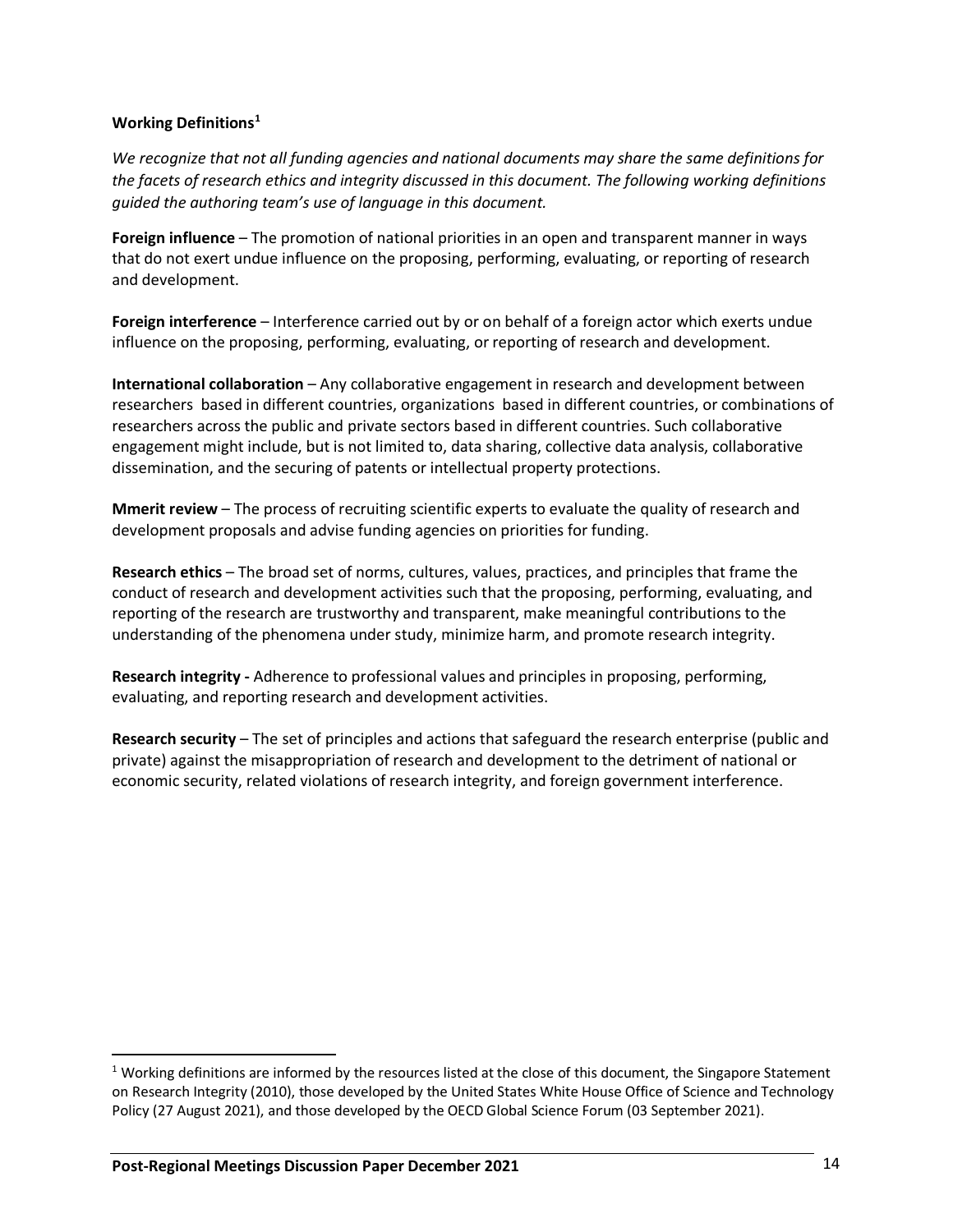### *Resources*

Association of American Universities and Association of Public and Land-Grant Universities. (2021) *Principles and Values to Guide Actions Relevant to Foreign Government Interference in University Research*. Accessed a[t https://www.aau.edu/key-issues/principles-and-values-guide-actions-relevant](https://www.aau.edu/key-issues/principles-and-values-guide-actions-relevant-foreign-government-interference-university)[foreign-government-interference-university](https://www.aau.edu/key-issues/principles-and-values-guide-actions-relevant-foreign-government-interference-university)

Cabinet Office of Japan (2021). *Research Integrity Investigation and Analysis Report.* Accessed at [https://www8.cao.go.jp/cstp/english/doc/report\\_en.pdf](https://www8.cao.go.jp/cstp/english/doc/report_en.pdf)

Centre for the Protection of National Infrastructure (2020). *Trusted Research Guidance for Academia.*  Accessed at<https://www.cpni.gov.uk/trusted-research-guidance-academia>

Forsberg, EM., Anthun, F.O., Bailey, S. *et al.* Working with Research Integrity—Guidance for Research Performing Organisations: The Bonn PRINTEGER Statement. *Sci Eng Ethics 24***,** 1023–1034 (2018). <https://doi.org/10.1007/s11948-018-0034-4>

Evans, N.; Marusic, A.; Foeger, N.; Lofstrom, E.; van Hoof, M.; Vrijhoef-Welten, S.; Inguaggiato, G.; Dierickx, K.; Bouter, L.; & Widdershoven, G. (2021). Virtue-based ethics and integrity of research: trainthe-trainer programme for upholding the principles and practices of the European Code of Conduct for Research Integrity (VIRT<sup>2</sup>UE). Research Ideas and Outcomes 7: e68258. [https://doi.org/10.3897/rio.7.e68258.](https://doi.org/10.3897/rio.7.e68258)

German Research Foundation. (2019) *Guidelines for Safeguarding Good Research Practice.* Accessed at [https://www.dfg.de/download/pdf/foerderung/rechtliche\\_rahmenbedingungen/gute\\_wissenschaftliche](https://www.dfg.de/download/pdf/foerderung/rechtliche_rahmenbedingungen/gute_wissenschaftliche_praxis/kodex_gwp_en.pdf) [\\_praxis/kodex\\_gwp\\_en.pdf](https://www.dfg.de/download/pdf/foerderung/rechtliche_rahmenbedingungen/gute_wissenschaftliche_praxis/kodex_gwp_en.pdf) 

Global Research Council (2013). Statement of principles for research integrity. Accessed at [https://www.globalresearchcouncil.org/fileadmin//documents/GRC\\_Publications/grc\\_statement\\_pri](https://www.globalresearchcouncil.org/fileadmin/documents/GRC_Publications/grc_statement_principles_research_integrity_FINAL.pdf) [nciples\\_research\\_integrity\\_FINAL.pdf](https://www.globalresearchcouncil.org/fileadmin/documents/GRC_Publications/grc_statement_principles_research_integrity_FINAL.pdf) 

Government of Canada (2021). *Safeguarding Your Research*. Accessed at [https://science.gc.ca/eic/site/063.nsf/eng/h\\_97955.html](https://science.gc.ca/eic/site/063.nsf/eng/h_97955.html)

Group of Seven. (2021). *G7 Research Compact.* Accessed at [https://www.g7uk.org/wp](https://www.g7uk.org/wp-content/uploads/2021/06/G7-2021-Research-Compact-PDF-356KB-2-pages-1.pdf)[content/uploads/2021/06/G7-2021-Research-Compact-PDF-356KB-2-pages-1.pdf](https://www.g7uk.org/wp-content/uploads/2021/06/G7-2021-Research-Compact-PDF-356KB-2-pages-1.pdf)

Ioannidis, J. P. A.; Berkwits, M.; Flanagin, A.; Godlee, F.; & Bloom, T. (2019) The Ninth International Congress on Peer Review and Scientific Publication: A Call for Research. *Journal of the American Medical Association.* 322(17):1658–1660. doi:10.1001/jama.2019.15516

JASON (2019). *Fundamental Research Security.* Accessed at [https://www.nsf.gov/news/special\\_reports/jasonsecurity/JSR-19-](https://www.nsf.gov/news/special_reports/jasonsecurity/JSR-19-2IFundamentalResearchSecurity_12062019FINAL.pdf) [2IFundamentalResearchSecurity\\_12062019FINAL.pdf](https://www.nsf.gov/news/special_reports/jasonsecurity/JSR-19-2IFundamentalResearchSecurity_12062019FINAL.pdf)

National Academies of Sciences, Engineering, and Medicine. (2017). *Fostering Integrity in Research*. Washington, DC: The National Academies Press. https://doi.org/10.17226/21896.